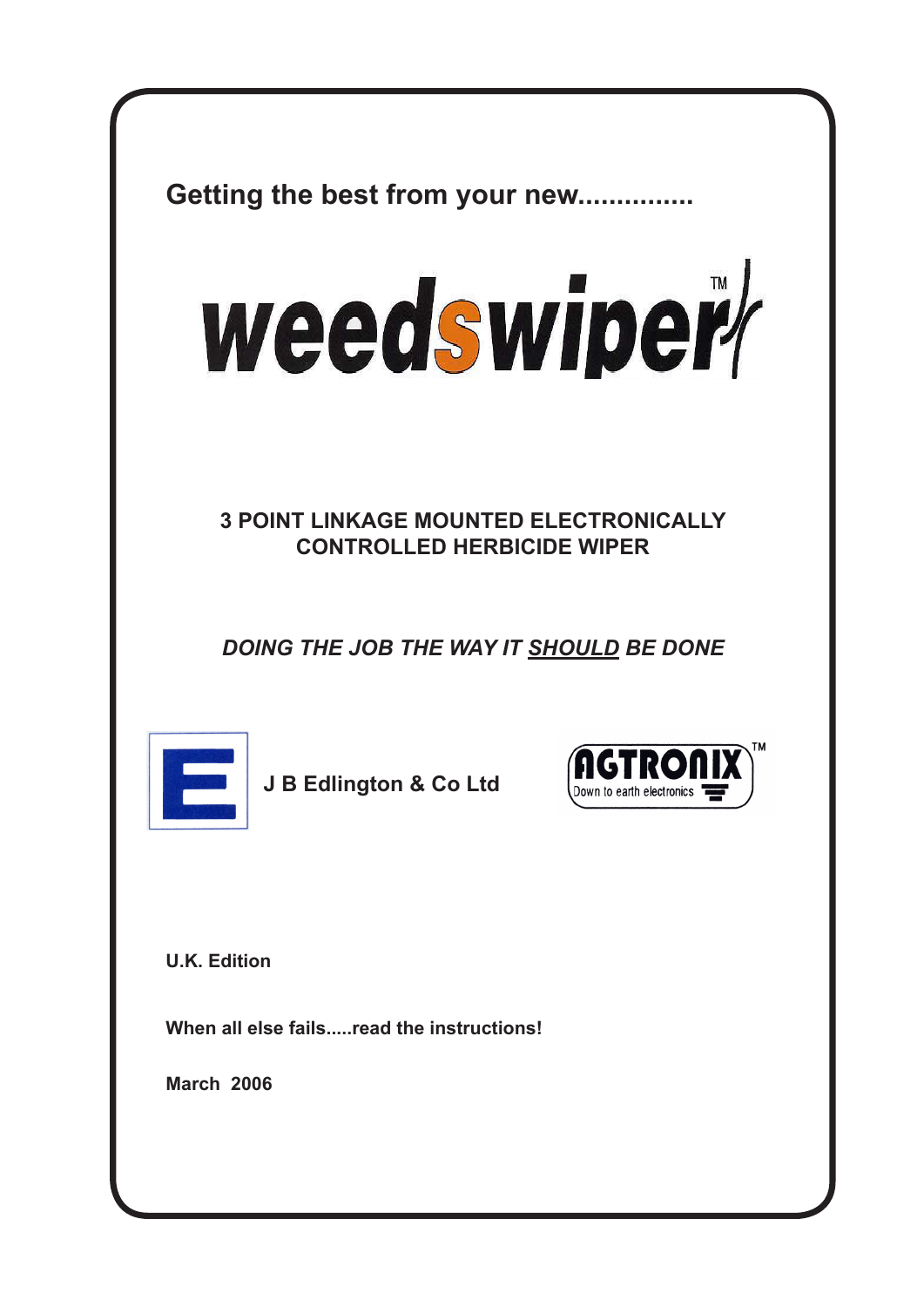#### **Congratulations!**

You have joined a growing number of discerning farmers who are concerned about conserving their farmland, increasing their productivity, and reducing their running costs.

The Weedswiper which you have purchased was invented by a farmer and spraying contracter who were always looking for a better or cheaper way of doing things.

All the people who have been involved in the development and production of this idea, in the years since it was first conceived, share his view.

Our Weedswiper is unlike any other farm implement you have ever owned. Its principle of wip ing the optimum amount of herbicide onto the target plants offers you great potential economy. Reading this booklet is your first step in realising that potential.

#### **Development**

**Inventor:** Peter Muir Wilson.

**Development:** Tony Cotton, John Maddock, Graeme Vertigan, Warren Wright, Brian Hyde-Wyatt, Richard King and Ralf Stegelmeier plus a host of people who have helped build numerous protypes.

**UK Development:** WeedSwiper frame developed and manufactured by J B Edlington & Co Ltd.

#### **We need your help!**

The Weedswiper is a developing technology a good design is seldom achieved instantly. If you have a suggestion about how we can improve it by building it better or cheaper, or make it more versatile please let us know.

Contact your local dealer:

J B Edlington & Co Ltd - 01427 612030 - **Email:** paul@edlington.com

or John Maddock at Agtronix, phone +61 362 296 365, fax +613 622 976 29

 or wnte to Agtronix, P.O. Box 101, Kingston, Tasmania, Australia 7051. **Email:**  agtronixjv@southcom.com.au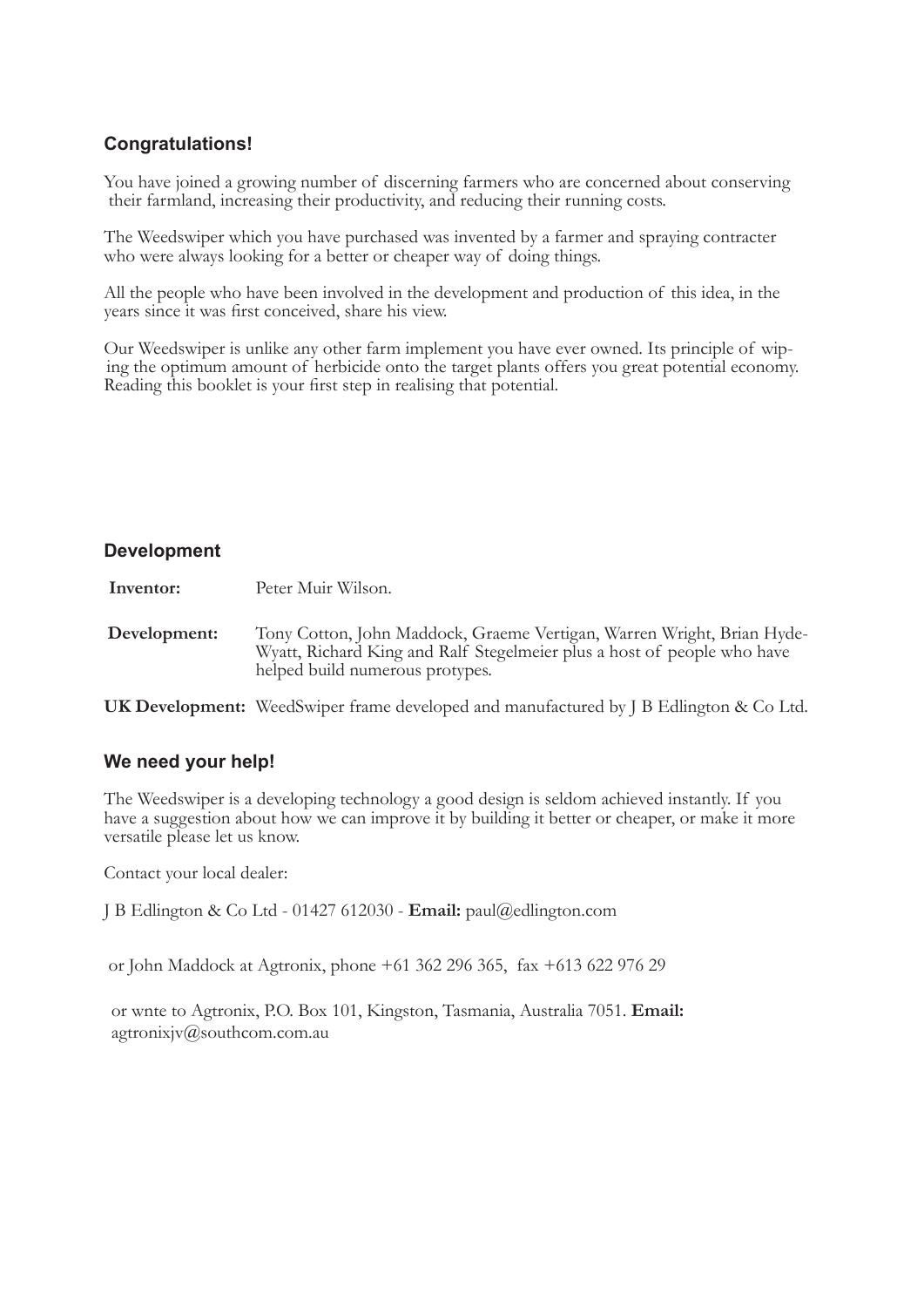# !

#### **A caution..........**

The Weedswiper uses chemicals which can be harmful.

### **DO NOT HANDLE THE PADS WITH BARE HANDS. PARTLY DRY PADS WILL CONTAIN CONCENTRATED HERBICIDE.**

 **And a plea......** 

**Please,** read the labels on chemical containers, and observe handling recommendations made by the relevant chemical manufacturers.

**Please,** dispose of all containers thoughtfully.

**Please,** use the pad covers provided, to prevent people or animals coming in contact with herbicide in pads.

**Remember,** the halcyon days of using chemicals when and how you wanted are over. The people who buy our produce, the nation, indeed the world, requires us to take care of the environment.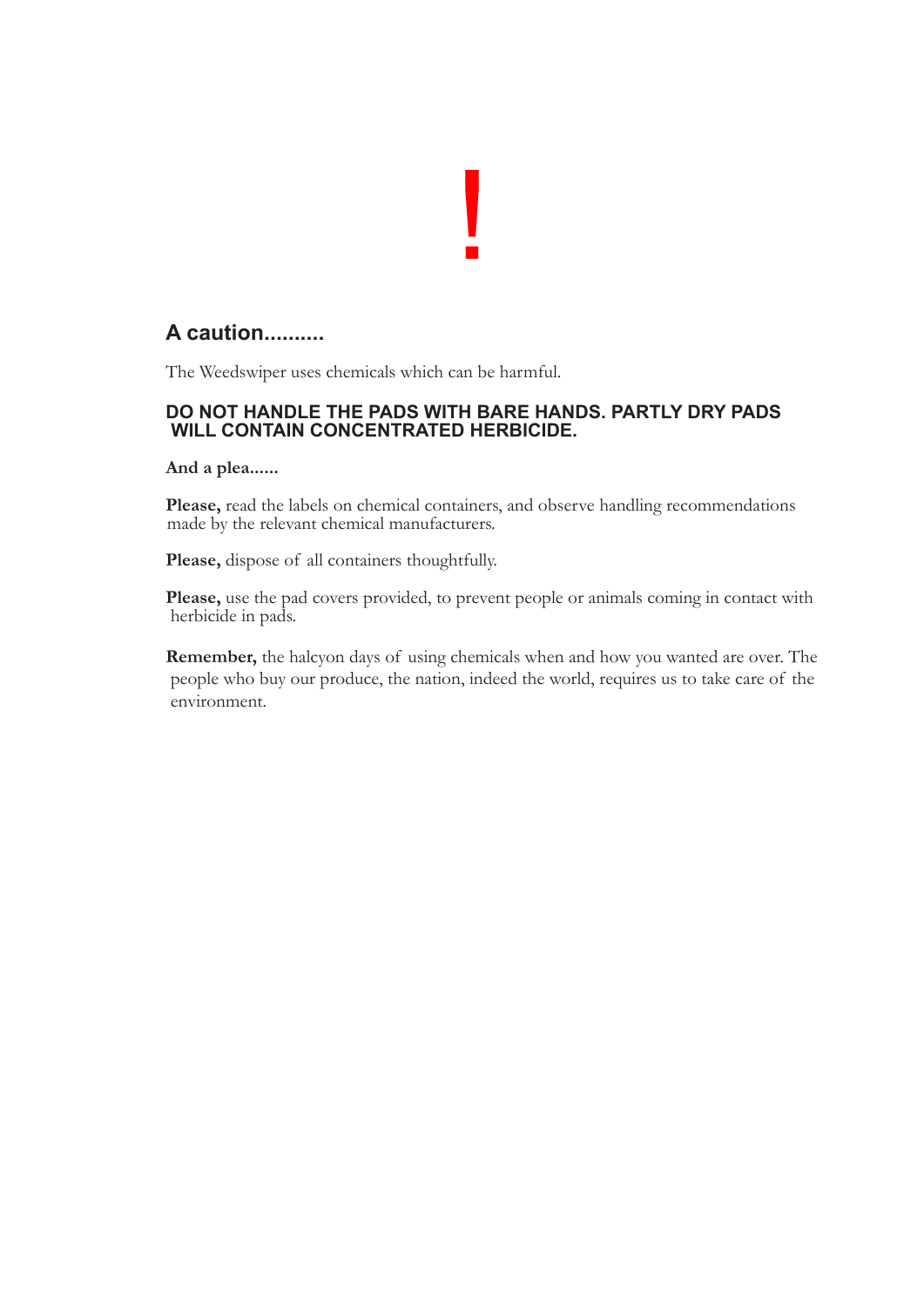#### **Some more words of caution**

Despite the excellent qualities of the machine you now have, it is not magic. There are any number of ways for Murphy's Laws (there <u>are</u> more than one -many more!) to come in to play so that the job you are doing may not

#### **And some words of hope**

There are, however, a number of things you can do to improve your chances:

- **1.** Read this book. Even if you can't abide reading it all through at one sitting, at least read the next few pages.
- **2.** Understand the limitations of this new technology.
- **3.** Give yourself the best chance of success against your target weeds by getting right as many of the important factors as possible.

#### **The secrets of success**

- **1.** Get the timing right.
	- **a)** If you are using glyphosate, the targets must be actively growing. Wiping in dry or cold conditions will not give a good result.
	- **b)** Seasonal conditions are important for some weeds e.g. bracken ferns become dormant in cold or dry conditions.
	- **c)** Stage of growth can be important, e.g. ragwort should be as tall as possible and in the first stages of flowering. Similarly, thistles should be wiped before the white (pappus) stage.
- 2. Get the herbicide right. Only Roundup<sup>TM</sup> is registered for use through wipers, how ever there is indisputable anecdotal information to show that other herbicides used in ways contrary to the label, give better results
- 3. Get the herbicide concentration right. Because its Hydrostat control system is so accurate, the Weedswiper applies less herbicide mix than other wipers and only a tiny percentage of the amount applied by sprays. As a co

Under perfect conditions, you may get satisfactory results from using a lower concentration, but the risk is that the job may have to be done again. Which is the highest cost? Herbicide or time?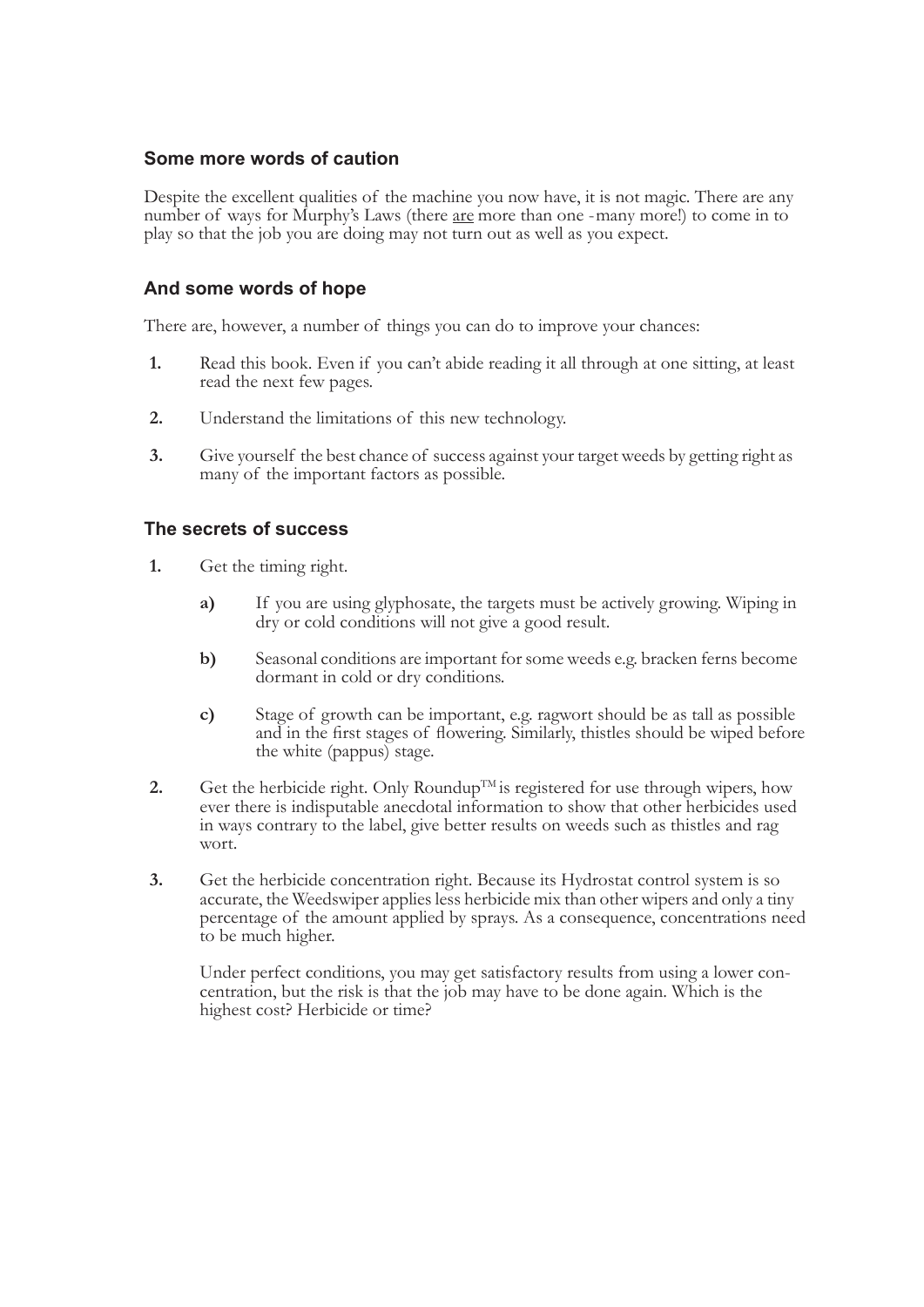#### **CHECK LIST FOR EFFECTIVE WIPING**

**1.** If you are wiping weeds in pasture, graze the pasture before wiping, with the aim of removing as much pasture as possible without trampling or other damage to the target weeds.

If you are wiping weeds in a crop, ensure the weeds are at least 150mm (and preferrably more) above the general crop height. This will minimise the risk of accidently wiping desired species.

- **2.** Choose the time of wiping bearing in mind that different weeds have different limitations e.g. time of flowering (thistles, ragwort) or soil moisture (bracken ferns) or weather conditions.
- **3.** Choose:
	- **a)** the herbicide
	- **b)** the mix of herbicides
	- **c)** the concentration of herbicide required to suit the target weeds
- **4.** Mix the herbicide before pouring it into the Weedswiper tank. Mix only enough for immediate use. Until you are familiar with the machine mix a half tank or less, since it will probably use less than you expect.
- **5.** If starting with a dry pad, wet it either with some of the wiping mix or clean water, using a hand sprayer to spray the pad. (If clean water is used, re-wipe the first few passes because the fluid in the pad will not be at full strength).
- 6. Set the Hydrostat to a high setting until the pad drips then progressively reduce the setting until the pump stops. Further reduce the setting about half a number to ensure the pad stays just below the drip threshold. T
- 7. If you are working with an unfamiliar mix or concentration of herbicide, progressively adjust the control setting upward as you work until you have the highest setting possible without the pad dripping. This will ensure

### **! It is normal for the Hydrostat to not switch the pump on for some minutes - up to 15 or 20 minutes, if targets are sparse and scattered.**

 **Do not be tempted to manually over-ride the system. Doing so will simply waste herbicide.** 

 **As a simple check, take a stick or broad plant leaf and wipe it down over the bottom edge of the pad. If there is a good smear of liquid on the stick or leaf, the pad is wet enough.**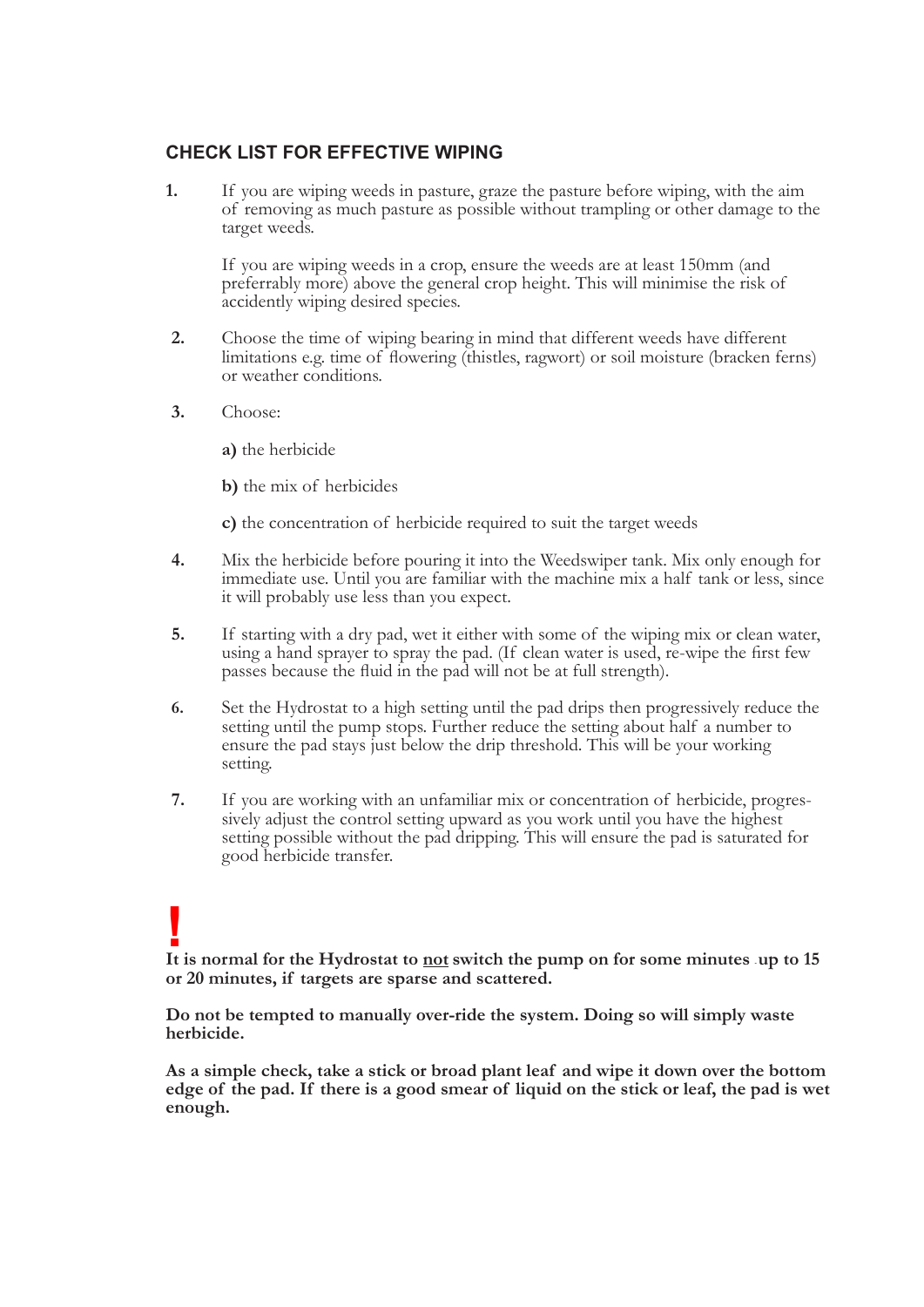**8.** Travel at a speed which is comfortable, but consistent with application of the herbicide. Too high <sup>a</sup> speed could result in the targets flicking away from the boom and not being wiped along their full length.

The Hydrostat will automatically compensate for speed changes.

- **9.** When wiping rushes, wipe in two directions at 90 degrees.
- **10.** After work, re-fit the boom covers.
- **11.** When you are working down the rows, and are coming to the headland to turn around; do no lift the wings up vertically. Only lift the machine up by the lower lift arms. The reason for this is that when the wings are put up vertically, the herbicide will travel down the pad to the bottom of the wing and drip out.

# **! Trap for new players!**

**Always flush the system with a small amount of clean water at the end of the day to minimise the risk of the microjets blocking as moisture evaporates.**

#### **Normal operation**

Understanding the principle on which the controller operates will help you avoid some traps which may lead you to think it is not operating correctly. Under normal conditions, the following events occur:

**1.** When the Hydrostat is switched on to a minimum setting, it does a self diagnosis check, and switches on the pump and solenoid for about three seconds.

The buzzer sounds and the pump LED is on continuously for that three seconds. If the knob remains set to a reference point which is "drier" than the pad the pump will then be switched **off**, the buzzer will stop but the pu flash.

- **2.** As the knob is rotated clockwise, new references will be generated, and at some point the reference signal will exceed the signal supplied by the sensors, and after a short delay, the pump will be switched on.
- **3.** If <sup>a</sup> conductive fluid i.e. herbicide, is pumped into the section of pad between the sensors, a new signal is supplied to the Hydrostat indicating that the pad is becom- ing wetter.
- **4.** The Hydrostat has been programmed to balance out the new signal against the reference gradually, so that it does not overshoot and cause the pad to become too wet for the chosen setting.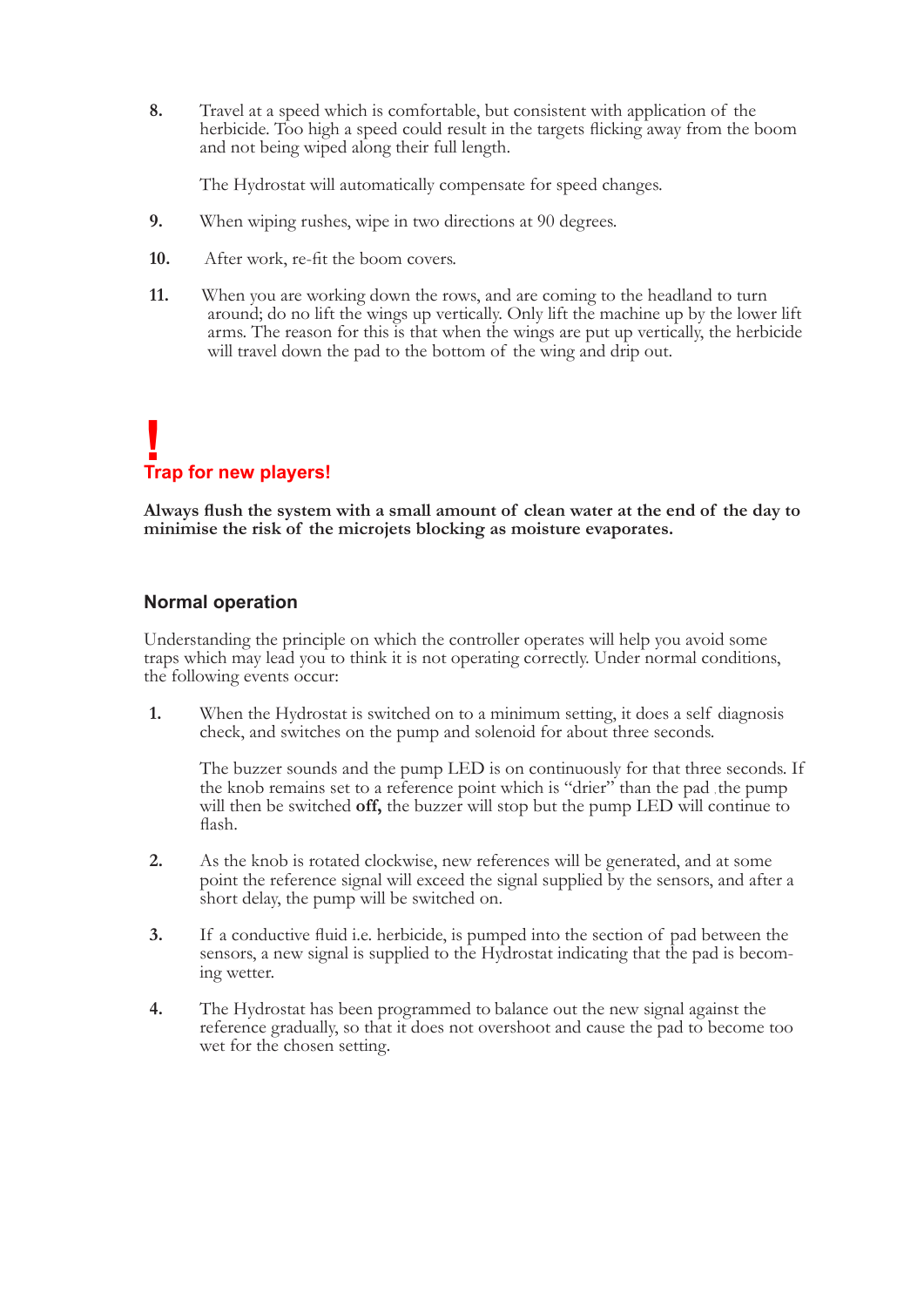#### **A trap for new players!**

 **!**

**When the knob setting is adjusted to a higher or lower point, always allow a few minutes for the new balance to be achieved.**

- **5.** The Hydrostat may switch on and off several times until the correct balance has been obtained.
- **6.** As herbicide is consumed by being wiped onto vegetation, the Hydrostat maintains a balance of pad wetness signal against the knob setpoint signal by pumping more herbicide.
- **7.** If the knob is set to the number "10" position, the pump will run continuously, no matter what the state of the pad. This "constant pumping" feature is useful for saturating <sup>a</sup> pad quickly (providing it has been pre-wetted) and for flushing the system at the completion of work.

#### **Getting started**

 Choose <sup>a</sup> convenient position on the tractor for the Hydrostat and fix the mounting bracket supplied.

Connect the power terminals to the battery or suitable power cables e.g. the starter motor terminals.

Connecting the Hydrostat plug to the socket on the Weedswiper frame connects both the sensor cables and the power and earth cables to, the pump and solenoid. The pump is polarised and will not operate if the polarity is re

## **k**<br> **A** trap for new players:

**If the pads are dry, saturate them thoroughly with clean water. Herbicide may run off a dry pad, wasting money and polluting the soil.**

## **! A trap for new players:**

**If the pads have begun to dry out as a result of a temporary halt to work (particu- larly on a warm dry day), It may be necessary to re-wet the pads before work re- commences.**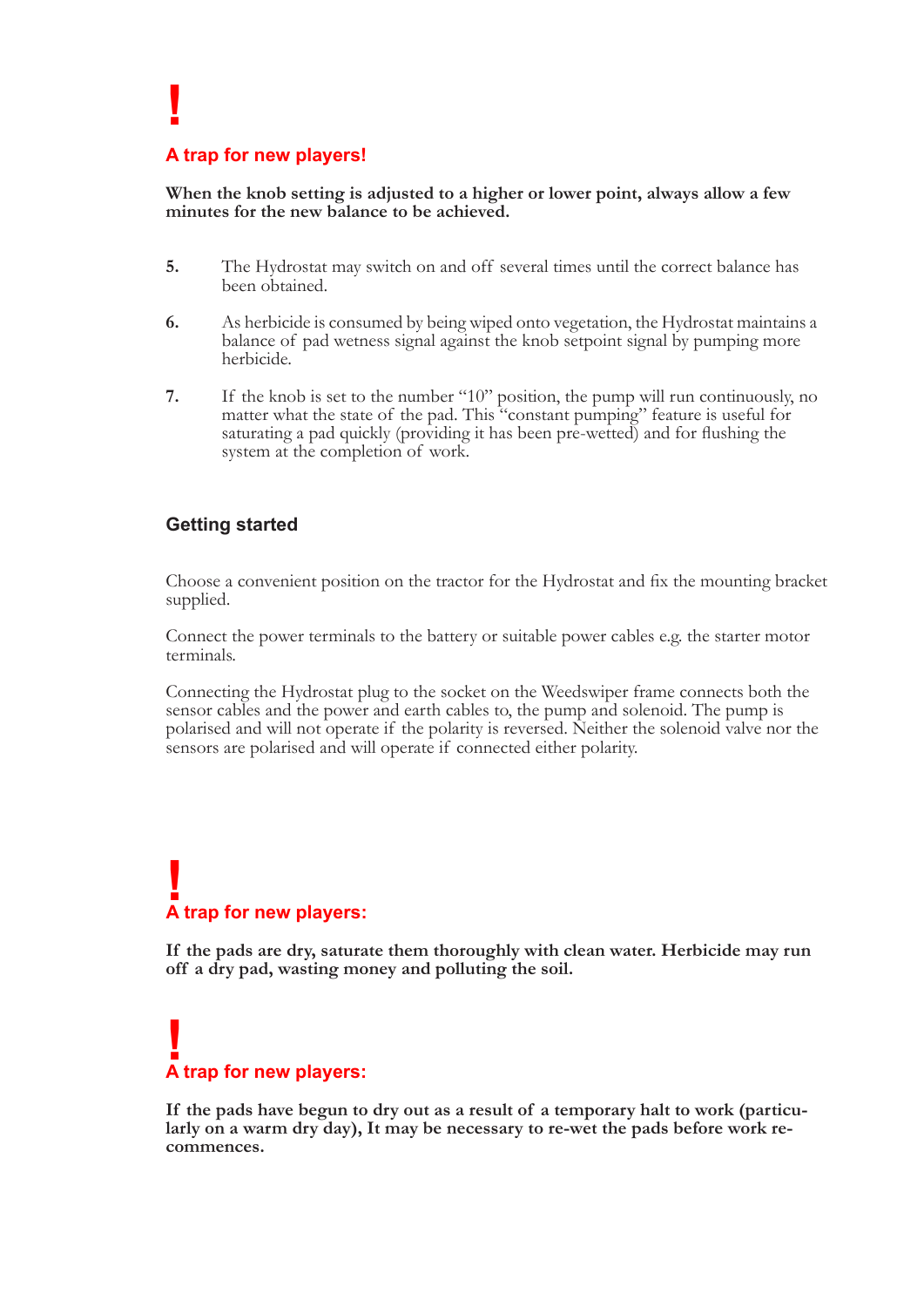This action is necessary because the herbicide in the pads between the sensors may have become more concentrated because of the evaporation of moisture, and as a result the signal may fall outside the range of the Hydrostat.

Setting the Hydrostat to **CONSTANT PUMPING** for a short time may be all that is required, however if the pad is very dry it may be necessary to wet it with clean water.

 Always ensure that the tap on the tank outlet is off before filling the tank. Herbicide can be mixed in the tank, but there is the risk of incomplete mixing.

#### **How the system works**

The heart of the Weedswiper system is the Hydrostat, the electronic controller which monitors and controls the supply of herbicide to the pads.

The Hydrostat is designed for connection to a 12 volt battery, and is protected from damage as a result of accidental reverse polarity connection.

Connection to a 24 volt system may damage it beyond repair.

<sup>A</sup> 5amp <sup>3</sup> AG type fuse is fitted in the power supply line for protection against accidental short circuits.

 Solid state light emitting diodes (LED) on the Hydrostat panel indicate when **(a)** power is switched on and **(b)** when the pump is operating.

The LED changes colour from clear to red when energised, and can be easily seen in bright sunlight.

The pump LED flashes when the circuitry is powered but the pump is not energised, and is<br>on continuously when the pump is energised. A buzzer is connected in parallel with the<br>pump and solenoid to give audible indication t

The control knob is used to switch on the Hydrostat and to control the concentration of herbicide in the pads.

This is achieved by the operator setting up an electrical balance between the signal coming from the pad sensors and a signal generated proportional to the position of the Hydrostat knob.

If this balance is upset by, for example, the pad becoming drier than the Hydrostat setting<br>as a result of herbicide being removed from the pad, the Hydrostat activates the solenoid<br>valve and pump to supply more chemical s

As the wetness increases and gets close to the setpoint, the pump is switched off, but may be switched on again momentarily as the Hydrostat computes the wetness required by the knob setting. This prevents overshooting and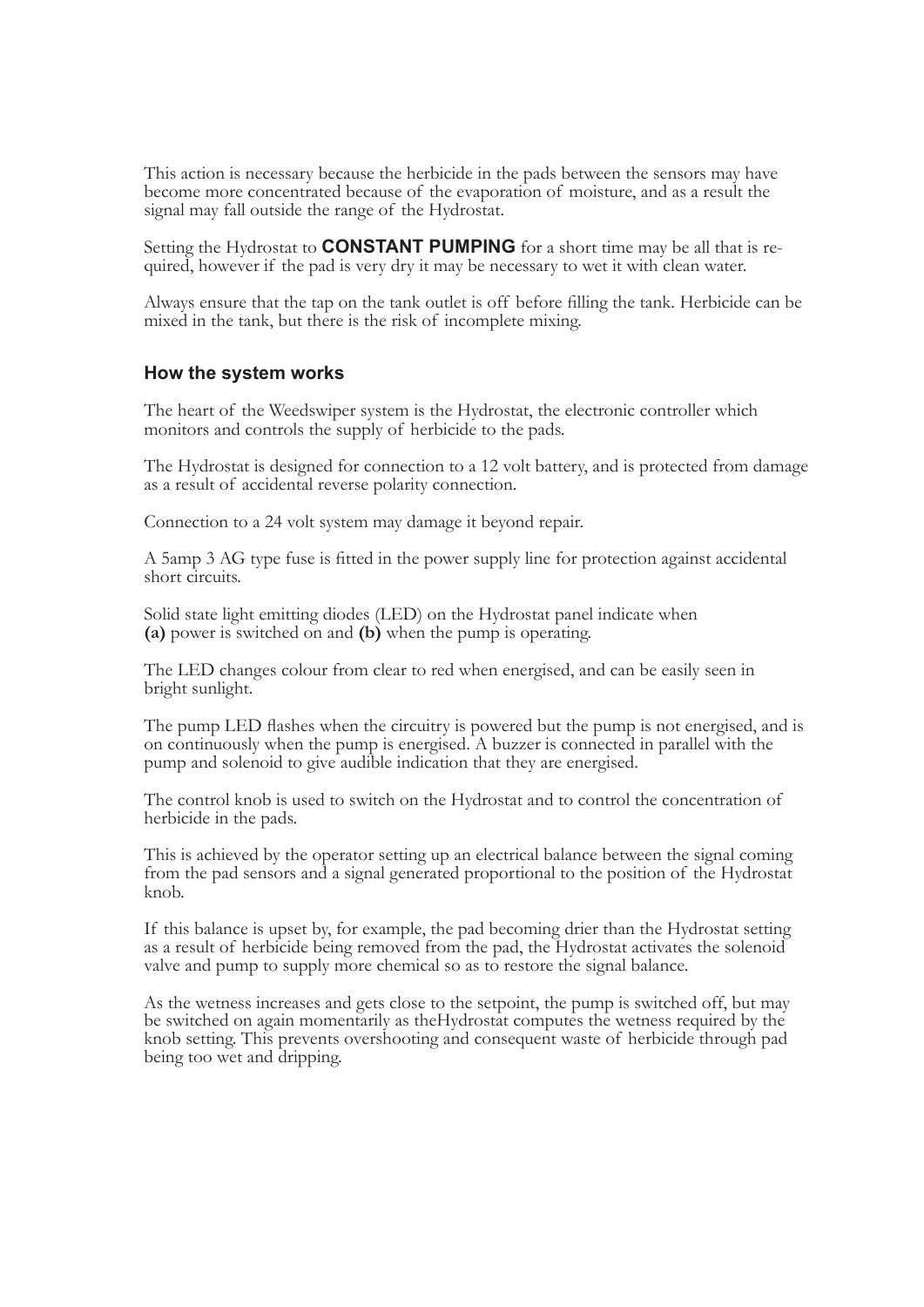**!** The optimum setting is the point at which the pad is saturated, but not dripping.<br>The balance point for different concentrations and mixes of herbicides will vary, but<br>the aim always is to have the pad just below the drip

#### **The sensors**

Two stainless steel sensor plates bolted to the pads are connected to the Hydrostat by a two wire cable and are the means by which it monitors the herbicide concentration in the pads. If the cable from the sensors is disco

#### **Hydrostat settings**

The numbers around the Hydrostat knob are a setting guide only, and do not relate to application rates.

When different chemicals or different concentrations of chemicals are used, the knob will need to be adjusted to a different setting.

As an example, a standard wiping mix of glyphosate of 1:2 glyphosate: water (33%) would have a setpoint of about #8.5.

Experimentation with other mixes of herbicides will be necessary to determine approxi mate settings. The more conductive the mix, the higher the setting number to obtain a bal ance in the Hydrostat.

#### **Solenoid valve**

 The solenoid valve is fitted in the delivery line to prevent gravity feed of chemical when the pump is not energised. A 100 mesh filter is fitted inside the valve body on the inlet side and can be slipped out with a small screwdriver for cleaning.

#### **Pads**

The pads are made of tough synthetic felt and should give long wearing life. A central core of woven mesh has synthetic fabric tufted through it, giving very good moisture holding capacity with resistance to tearing.

 The pads should always be stored in dark conditions because exposure to direct sunlight will cause the synthetic fibres to break down.

Always wet a dry pad with either some of the wiping mix sprayed onto the pad or clean water before switching on the pump because dry pad fibres can be very slow to wet. As <sup>a</sup> consequence herbicide pumped onto a dry pad can run off, wasting chemical and causing pollution. If clean water is used, re-wipe the first few runs because the first herbicide pumped into the pad will be diluted.

 The solenoid valve is fitted in the delivery line to prevent gravity feed of chemical when the pump is not energised. A 100 mesh filter is fitted inside the valve body on the inlet side and can be slipped out with a small screwdriver for cleaning.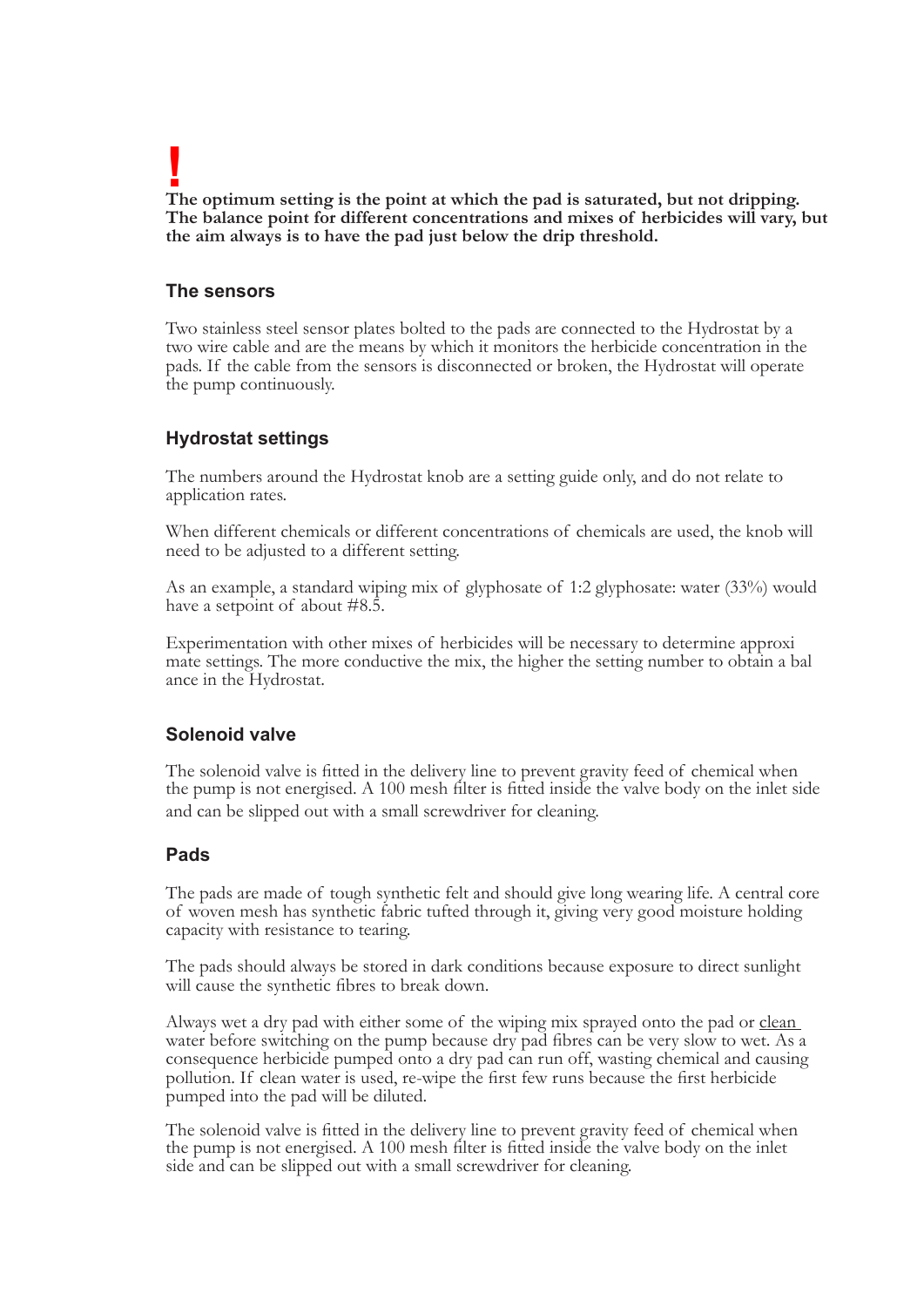# **! A trap for new players**

#### **Always saturate a dry pad before starting the pump.**

You should remove the pads from the booms and store them in the boom covers to minimise the risk of rust during the off season.

Replacement pads are obtainable from your dealer or Agtronix. If the Weedswiper is used in valuable crops, you should use a different set of pads for each different chemical or chemical mix.

This eliminates the risk of damage to a susceptible crop and also eliminates the problem of cleaning pads, with the consequent risk of environmental pollution, if it is essential to eliminate any chance of damage to a crop

#### **Pad clips**

The clips which hold the pads in place are designed to be easily removed so that the pads can be reversed or replaced.

#### **Outrigger springs**

 The rubber rings used as springs in the outrigger hinges are concrete storm water pipe rings. Two springs can be used to give greater resistance in dense vegetation. Replacements can be obtained from most plumbers or your dealer.

#### **Solenoid valve**

The solenoid valve is a standard valve used in garden irrigation systems. Although it may be marked as 24 volt a.c., it will operate on a 12 volt d.c. supply satisfactorily. Replacement valves can be obtained from your supplier. A 100 mesh filter is fitted in the inlet side of the valve and can be removed with a small screwdriver for cleaning.

### **! A trap for young players**

 **Do not allow the Hydrostat to energise the pump and valve for more than a few minutes at a time, unless there is a sufficient flow of liquid to keep the solenoid windings cool.**

The solenoid is non-polarised and will operate with terminals connected to either polarity.

#### **Pump**

The pump is a diaphragm type with solid state control circuitry. All wetted parts are of noncorrosive plastic. The pump should operate satisfactorily for many years provided it is not mis-treated - for example operating it with the inlet blocked.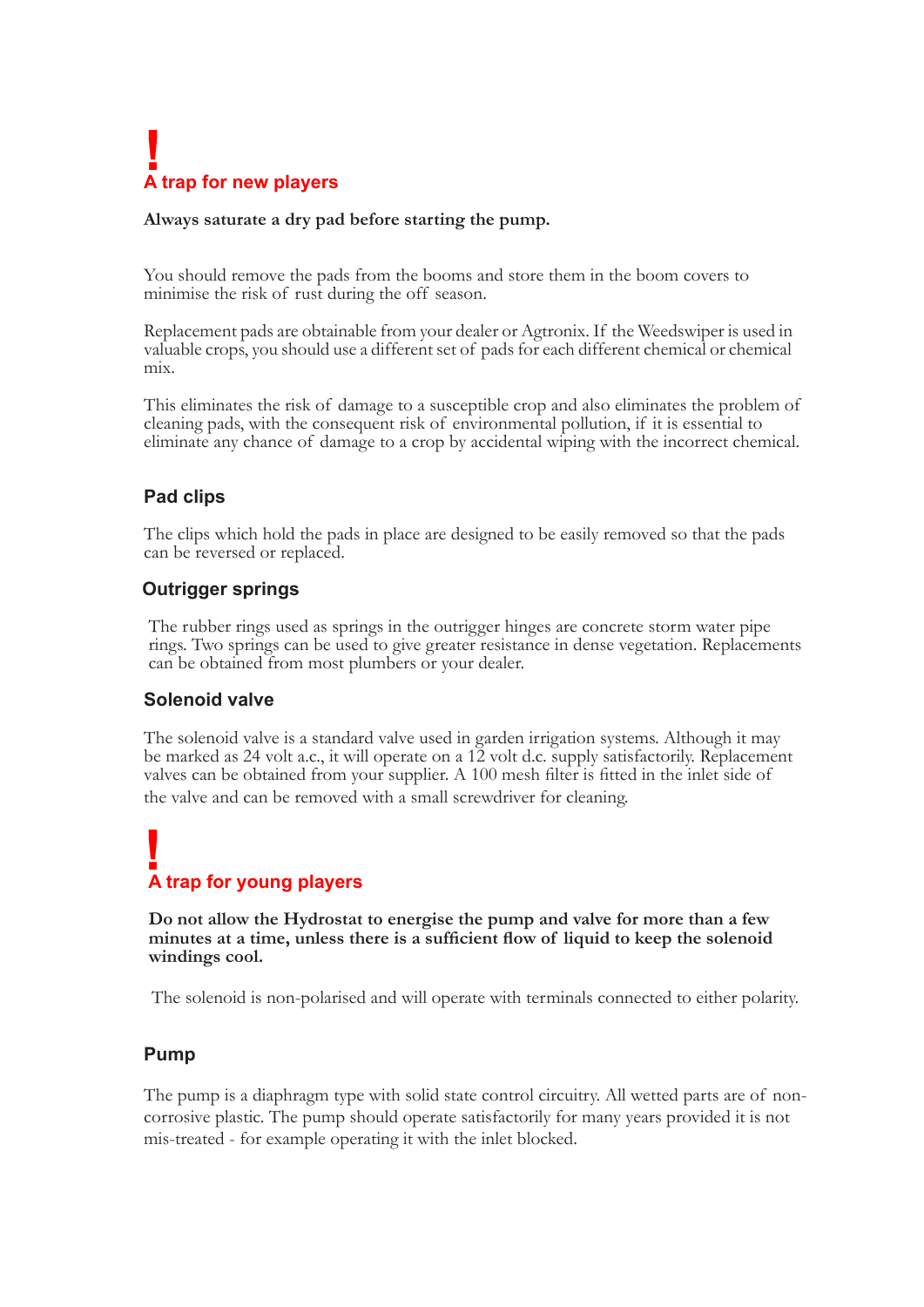**Testing:** First test the control circuitry as described in later sections. If that is working normally, check for 12 v supply to the pump using a multimeter or connect the pump direct to a battery. Note that the pump must be connected correct polarity. Replacement pumps can be obtained from your dealer.

#### **Microjets**

The microjets used to distribute the herbicide are made of 300mm lengths of irrigation dripper tubing of 25 thousands of an inch bore diameter. Replacement tubing can be obtained from irrigation suppliers or your dealer.

#### **Cable connectors**

The cable connectors which connect the pump/solenoid and sensor cables to the Hydrostat are standard 7 pin flat automotive trailer connectors. Spares can be obtained from your dealer. The connector for the sensor cable is a two pin "Brylite" B-62A obtainable from your dealer.

#### **Choosing herbicides**

 The following suggestions are current at time of printing and are compiled from informa- tion supplied by the Plant Protection Branch, Department of Primary Industries and Fisheries, Tasmanja, and agchem suppliers. These suggestions are **OFF LABEL** and may not be suitable for your area. **Check with your local agronomist or your agchem specialist.**

#### **Bracken**

2.5g Brushoff (metsulfuron methyl,  $600g/kg$ , DuPont), 50 ml of glyphosate and 2.0 ml of Pulse TM (a penetrant. Monsanto) per litre of water have given best results in Tasmanian trials. If ferns have been recently disturbed

Bracken fern becomes dormant during stress, and under these circumstances, translocation<br>of the herbicide will not take place. Because there is no outward indication of the plant<br>being stressed, it is important to avoid wi

 If you are uncertain if soil dryness is likely to be a problem, dig down to the level of the rhizomes and check that there is sufficient soil moisture for the rhizomes to be active.

 If renovating pasture after treatment, use a suitable amount of lime and potash in your fertil izer program to obtain full benefit from your investment.There are conflicting claims on whether or not decomposing fern plants will initially release potassium.

#### **Rushes (Juncus** *spp.)*

Wipe actively growing plants with 33% glysophate, or as recommended on the label for your area. Travel in two directions at 90 degrees.

Old and dry plants may need to be slashed or burned to encourage new growth for wiping.

 Anecdotal information suggests there is some benefit obtained by adding <sup>a</sup> small amount of Brushoff (metsulfurin methyl) at about 0.25g/L of mix. **Note that this mix is "off label" and not legal.**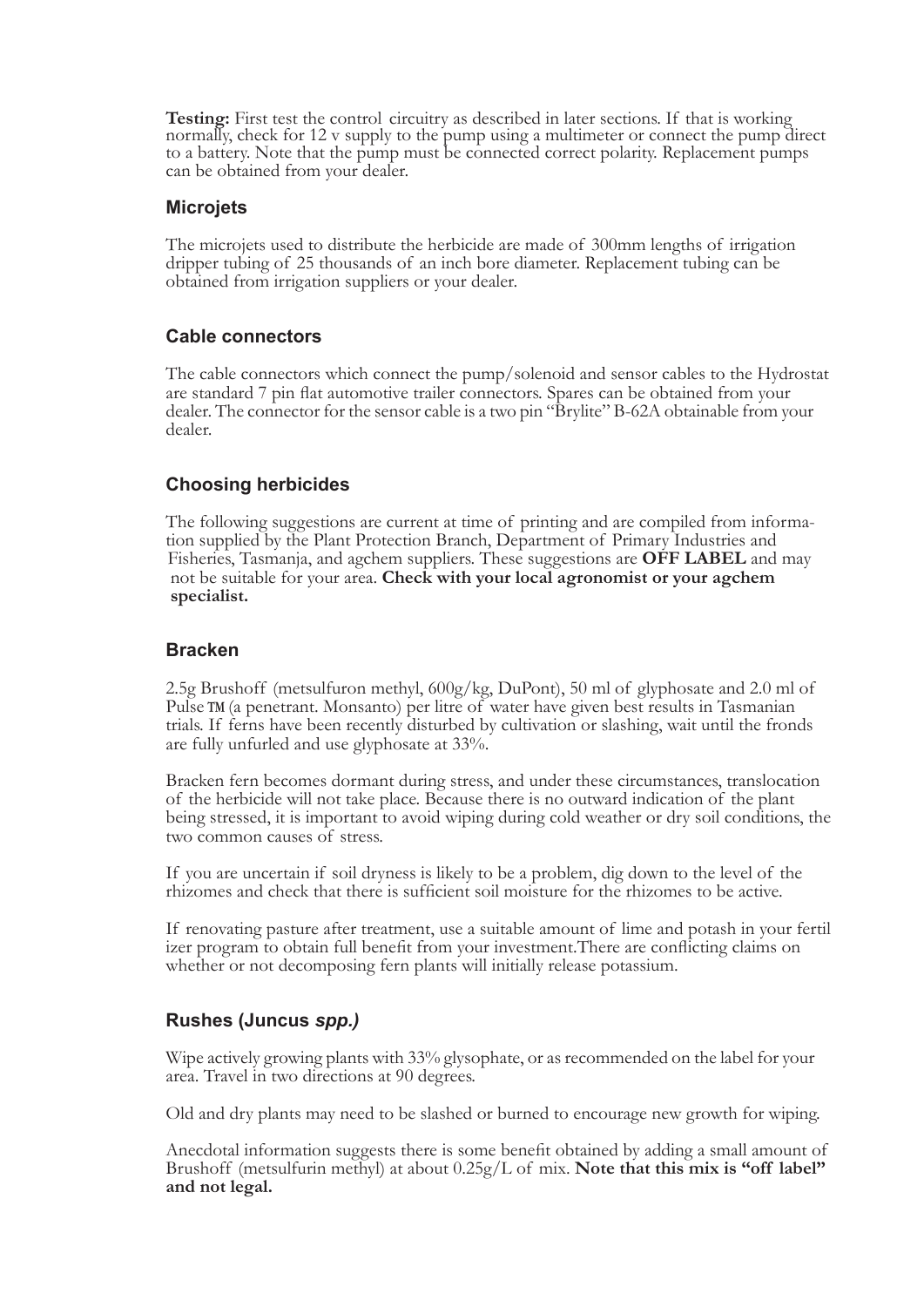### **Variegated thistles (Silybum marianum) slender thistles (Cardus tenniflorus)**

Tasmanian trials using Lontrel**TM** (DowElanco), at 4% have shown excellent results, even up to flowering stage. When  $10\%$  of the seed heads reached the white (pappus) stage,  $8\%$  was used.

Note that the active ingredient of LontrelTM is Clopyralid 600g/L present as the triiospropanolamine salt. LontrelTM may not be directly comparable with the U.K. product Dow Shield NoteTM also that anecdotal evidence sugge

#### **Ragwort (Senecio jacobaea)**

LontrelTM at 10% wiped up to and including flowering has killed seeds in Tasmanian trials. At non-flowering stages, Brushoff at 1.0g per litre has given good results.

#### **Scotch thistle**

New Zealand experience indicates the use of Tordon 50-D. Check with your agchem supplier for details.

#### **Using the Weedswiper in dense vegetation.**

If the vegetation is so dense that the outriggers are continuously forced back, we recom<br>mend that they either be locked in the folded position and the distribution pipe discon<br>nected or that they be removed completely. Fi

The rubber springs can be easily removed by feeding a length of rope through each one and pulling the spring off the hook.

#### **Emptying the tank**

A male adapter fitted with a short length of hose is supplied to match the breakaway cou pling on the tank. Use this to drain herbicide from the tank then connect the pump inlet to the clean water tank to flush the plumbing.

#### **Clean up**

At the time of writing these instructions, information had been received from two chemical companies only, about procedures for cleaning up the Weedswiper. (Note that it is prefer able to change pads when a different chemi

#### **A summary of the information supplied follows:**

 **1. Glyphosates** As Roundup (Monsanto)contains a surfactant and is water soluble, the only clean- out required is to flush the system with clean water. Setting the Hydrostat to "con stant pumping" will expedite flushing.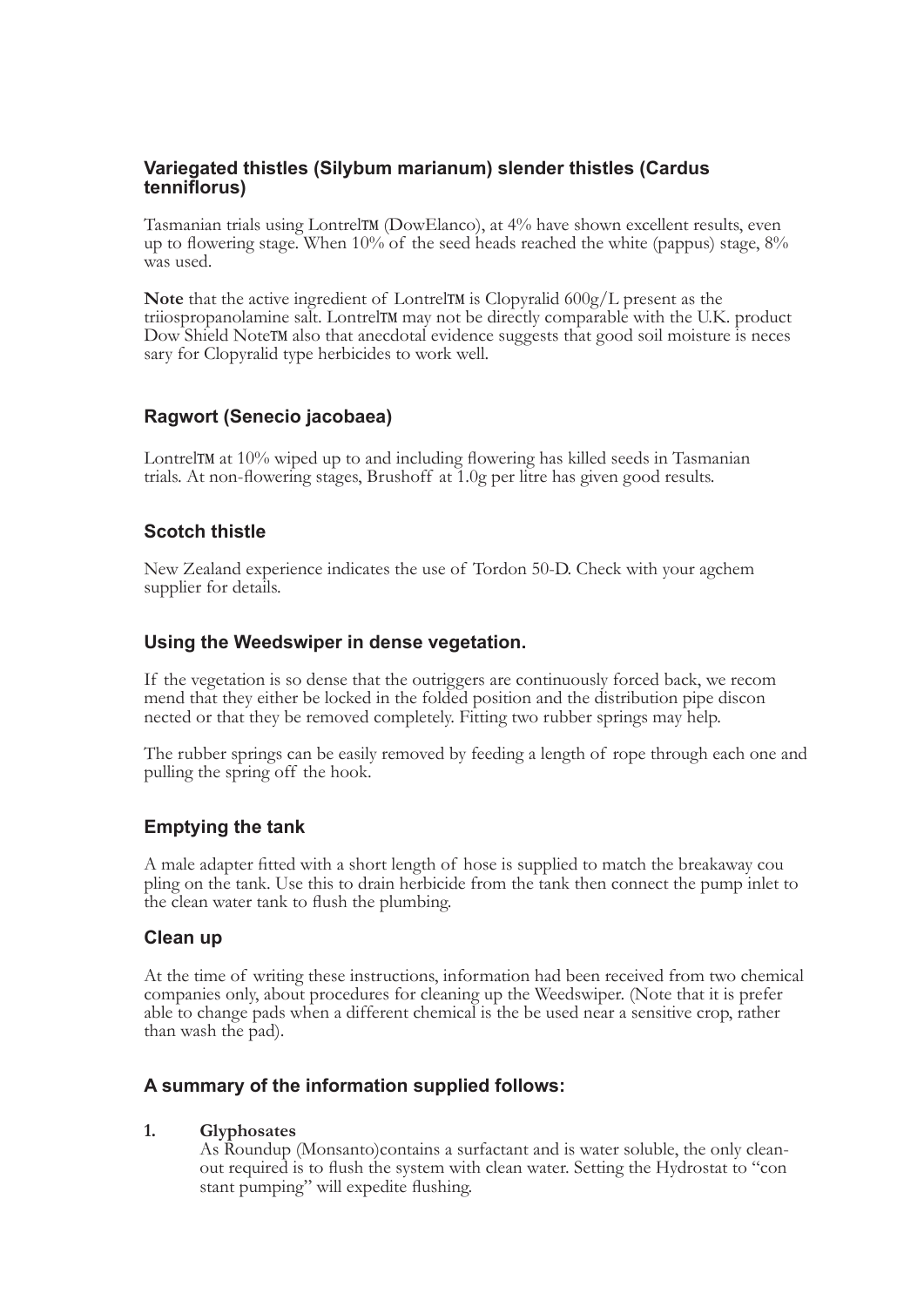#### **2. Sulfonylureas**

Because sulfonylureas such as Escort BrushoffTM, GleanTM and AllyTM (Du Pont) are very active on many plant species, it is important that the Weedswiper is thoroughly cleaned if the machine is to be used where off target damage is a risk.

Chlorine (available as household chlorine bleach) will decompose these herbicides.

#### **Procedure:**

- **1.** Drain the tank, then flush the plumbing with clean water for a minimum of 10 minutes.
- **2.** Fill the tank with clean water, then add 30 mL. of household chlorine bleach (con taining 4% chlorine) per 10 L. of water. Rush through the plumbing and allow to stand for 15 minutes, then drain.
- **3.** Repeat step 2.
- **4.** Remove the pads and soak them in the same chlorine mix as above. Let stand for 15 minutes then flush and repeat step 4.
- **5.** Flush with clean water.

### **! Useful hint**

Instead of cleaning pads (and risking soil or stream pollution) use a different set of pads for each type of chemical used.

#### **Trouble shooting**

When trouble shooting problems with the Weedswiper it is helpful to understand how the system works. For information about this, see earlier sections of these notes.

#### **Identifying problems**

When a problem arises, work through it methodically, comparing the symptoms against the normal operation described in earlier sections.

Try to locate the problem by observing and testing separate parts of the system one at a time. If you decide to make changes to test something, make only one change at a time.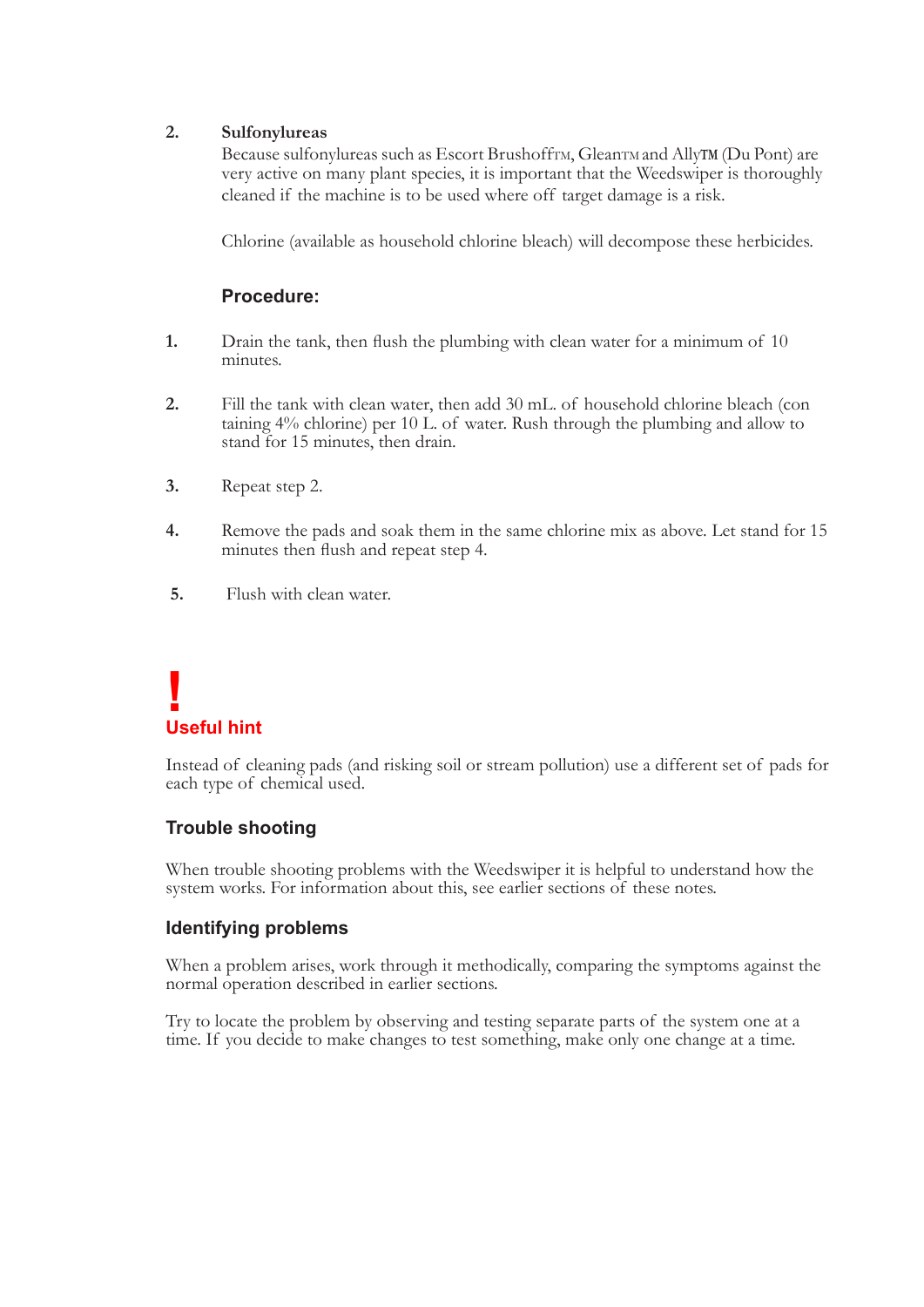#### **Possible problems and check procedures**

| <b>POWER LED</b> not illuminated:                               | 1  | Is the Hydrostat connected to the<br>battery correctly?                                                                             |
|-----------------------------------------------------------------|----|-------------------------------------------------------------------------------------------------------------------------------------|
|                                                                 | 2. | Is the fuse blown? Replace with 5 amp<br>3AG fuse. Why did the fuse blow?<br>Old age?                                               |
|                                                                 |    | Check for short circuits.                                                                                                           |
| POWER led on; PUMP led is on,<br>but the pump is not operating: | 1. | Check that the pump discharge is not<br>obstructed, e.g. the coupling to the<br>boom is connected correctly.                        |
|                                                                 | 2. | Check that the pump has not short-<br>circuited.                                                                                    |
|                                                                 |    | This can happen if the pump cannot<br>suck fluid. (See the warning sticker on<br>the frame of the machine near the<br>pump).        |
|                                                                 | 3. | Check that the solenoid is opening.                                                                                                 |
|                                                                 | 4. | Check for broken wires to the pump.                                                                                                 |
|                                                                 | 5. | Check for 12 volts between the<br>solenoid terminals. Check pump<br>wiring again.                                                   |
|                                                                 | 6. | If the solenoid does not have power,<br>check for 12v between the red and<br>green wires in the male 7 pin connec-<br>tor.          |
| Pump is operating but fluid is<br>not reaching the pads:        | 7. | Test the pump separately from the<br>system by connecting it direct to a 12v<br>battery. Note that the polarity must be<br>correct. |
|                                                                 | 1. | Is there fluid in the tank?                                                                                                         |
|                                                                 | 2. | Is it diluted to the correct concentra-<br>tion?                                                                                    |
|                                                                 | 3. | Is the tap turned on?                                                                                                               |
|                                                                 | 4. | Is the strainer in the solenoid<br>blocked?                                                                                         |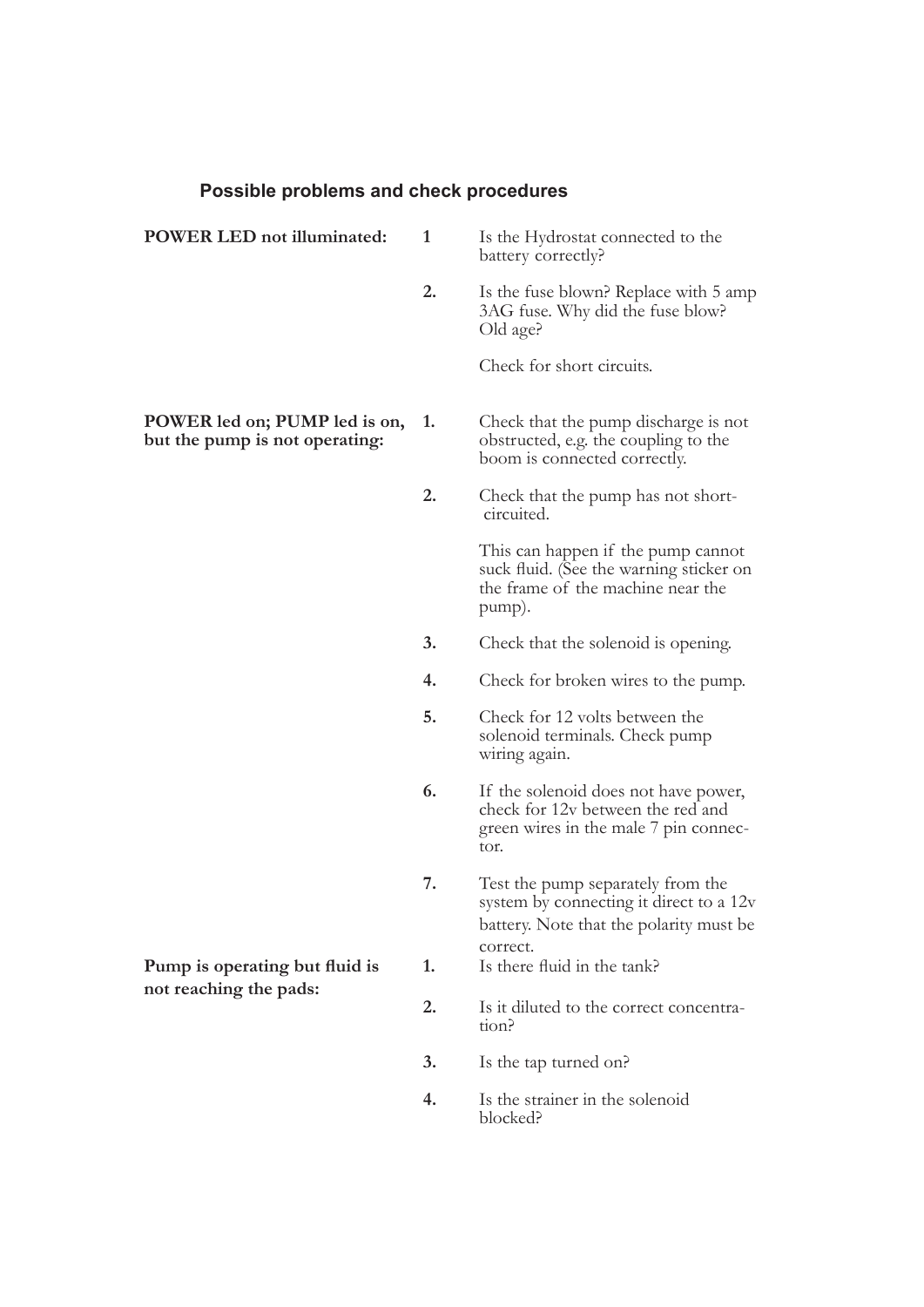| Pump is operating but fluid is<br>not reaching the pads cont                                                                             | 5. | Is the break-away hose coupling<br>connected?                                                                                                                                                                                                       |
|------------------------------------------------------------------------------------------------------------------------------------------|----|-----------------------------------------------------------------------------------------------------------------------------------------------------------------------------------------------------------------------------------------------------|
|                                                                                                                                          | 6. | Is the solenoid valve opening?                                                                                                                                                                                                                      |
|                                                                                                                                          | 7. | Are all of the drippers blocked?                                                                                                                                                                                                                    |
| Fluid is not being distributed<br>evenly along the pads:                                                                                 | 1. | If starting with a dry pad, was it<br>evenly saturated?                                                                                                                                                                                             |
|                                                                                                                                          | 2. | Check for blocked drippers.                                                                                                                                                                                                                         |
|                                                                                                                                          | 3. | Check for missing drippers (they may<br>have been pushed into the delivery<br>pipe during assembly or re-assembly<br>of the pad). Use gloves when handling<br>chemical laden parts.                                                                 |
| Fluid continues to flow,<br>although the pump is not<br>running:                                                                         |    | Check the solenoid valve for something<br>preventing the diaphragm sealing.                                                                                                                                                                         |
| Hydrostat will not switch the<br>pump on normally, but the<br>pump will operate when the<br>control knob is set to the<br>maximum limit: | 1. | Check for partly dry pad loaded with a<br>very concentrated chemical. Wash the<br>section of pad between the sensor<br>plates with clean water to dilute the<br>chemical, and thus bring the concen<br>tration back into range of the<br>Hydrostat. |
|                                                                                                                                          | 2. | Check for a short circuit in the sensor<br>cables by disconnecting the sensor<br>cable at the connector. The Hydrostat                                                                                                                              |

**Hydrostat will not switch the pump off:** 

on.

**The pad is saturated, but the <br>1.** Is the fluid conductive enough?

 Rainwater or distilled water with no herbicide in it will not be conductive enough for the Hydrostat to operate

 will see an open circuit as an "infi nitely dry" pad and switch the pump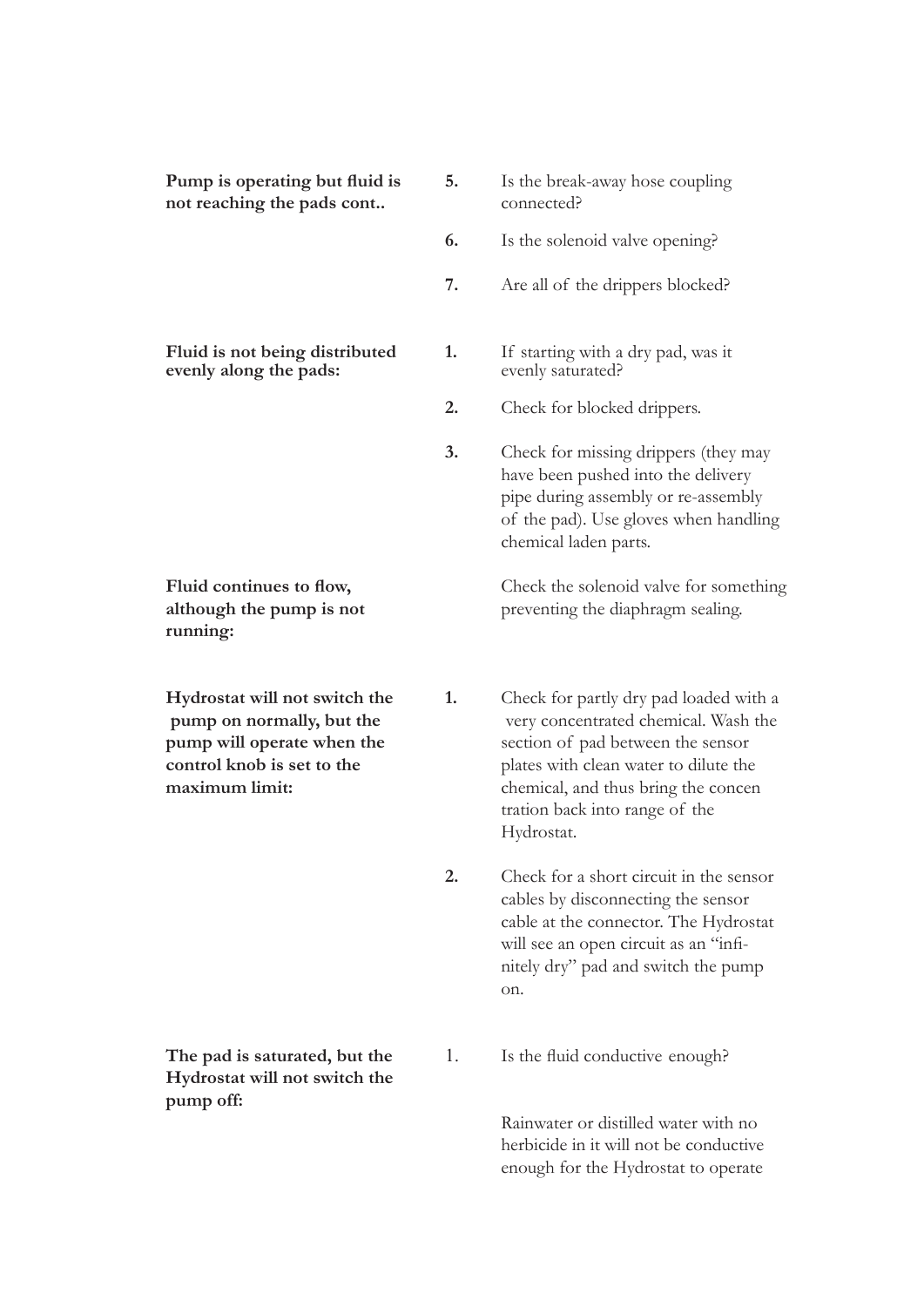**The pad is saturated, but 2.** Check for an open circuit in the cable **the Hydrostat will not** between the 2 pin connector in the **switch the pump off cont..** sensor cable and the Hydrostat.

> **a)** connect the test lead between the pins in the 2 pin socket;

**b)** when the knob is set to #5 or higher the Hydrostat should switch on;

 **c)** when the knob is set to about #4 or lower the Hydrostat should switch off. If it does not, check for broken wires or bad connections.

**3.** Check for open circuit through the sensor plates by removing one of the plates from the pad and connecting the test lead between it and the plate in the pad. Test as in 2 (b) and (c) above.

#### **Using the test lead**

The Weedswiper controller can be tested in the field by using the test lead. The lead feeds a dummy signal to the controller (Hydrostat) which makes it think a pad is attached.

In addition, the test lead can be used to test the sensor cabling under certain condi- tions.

#### **Hydrostat testing procedure**

Connect the test lead to the two outer pins on the Hydrostat plug and switch the controller on.

The buzzer, the **POWER** and the **PUMP ON** led should all be on for about three seconds as the circuitry does a self check.

Setting the controller knob to about position #5 should switch the buzzer and **PUMP ON** LED on.

Reducing the setting to about #4 should switch the buzzer and **PUMP ON** LED off.

Adjust the knob slowly to allow for the time integration in the circuitry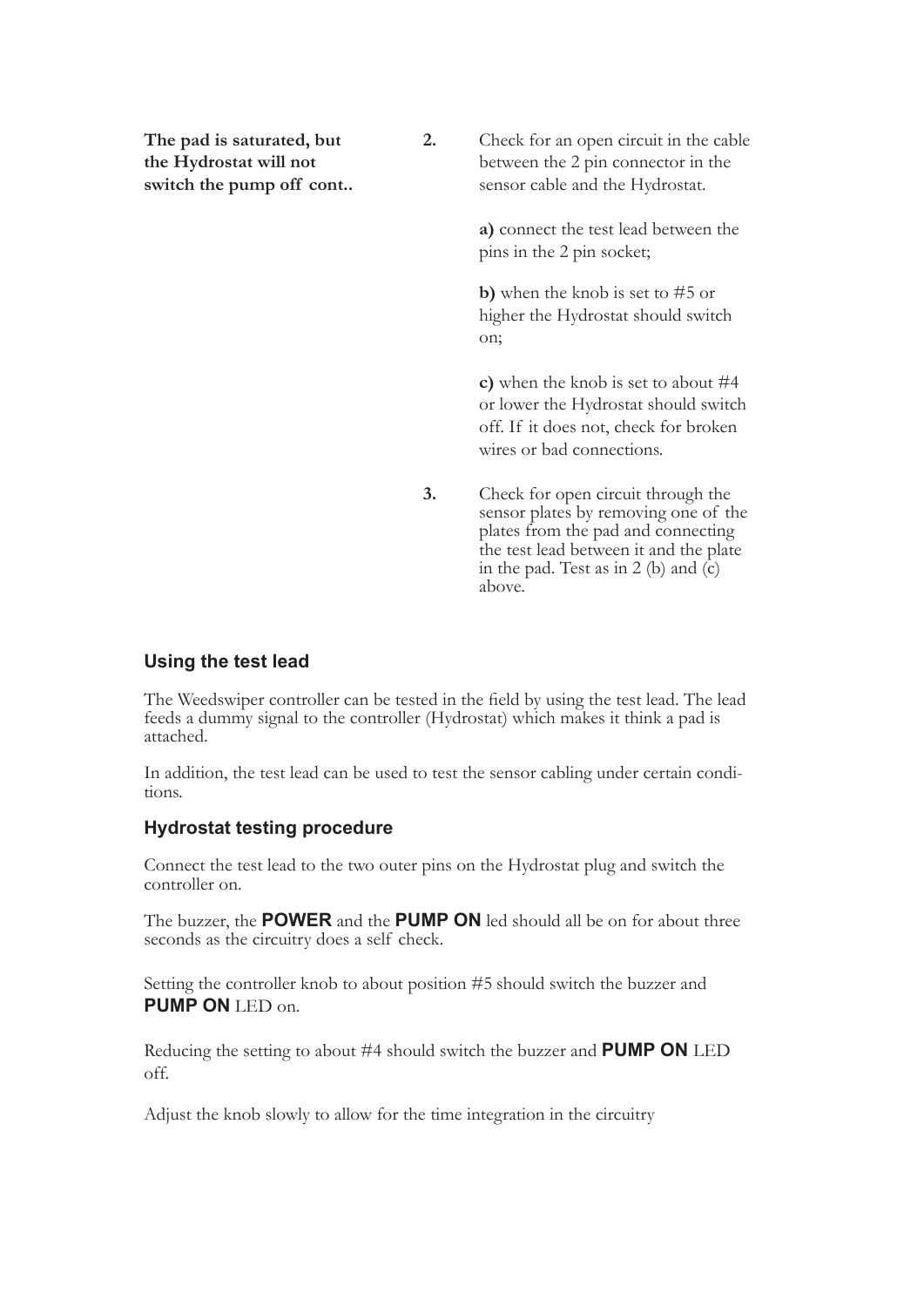#### **Analysis of problems**

If the Hydrostat does not switch on and off at the stated knob settings check for a bad connection in the cable such as a loose screw which connects the signal wires in the plug (the outer terminals of the male 7 pin plug)

To test open the plug and check the screws and identify the two signal wires (usually yellow and white).

Open the Hydrostat and shave a small amount of insulation off the signal wires<br>inside the Hydrostat box and connect the test lead. If the buzzer stops when the<br>Hydrostat is set to #4 or less, you will know the Hydrostat ci

If it does not stop, there is probably a fault in the Hydrostat circuit board.

#### **Sensor cabling test procedure**

This test can be done with <u>both sensor</u> plates installed in the pad only when

- **a)** the pad is bone dry, or
- **b)** there is either no herbicide or extremely dilute herbicide in the pad.

Herbicide in a wet or damp pad will upset the test signal.

If it necessary to test the signal cables when the pad is wet or has herbicide in it, remove one of the sensor plates from the pad so that no circuit can be made through the pad.

Note that only the plates on the front of the pad are active. The rear plates are washers to clamp the active plates to the pad.

With the test lead connected between the two sensor plates, use the same test sequence as described above for testing the Hydrostat.

In all tests, proeeed methodically through the problems, testing one section of the system at a time.